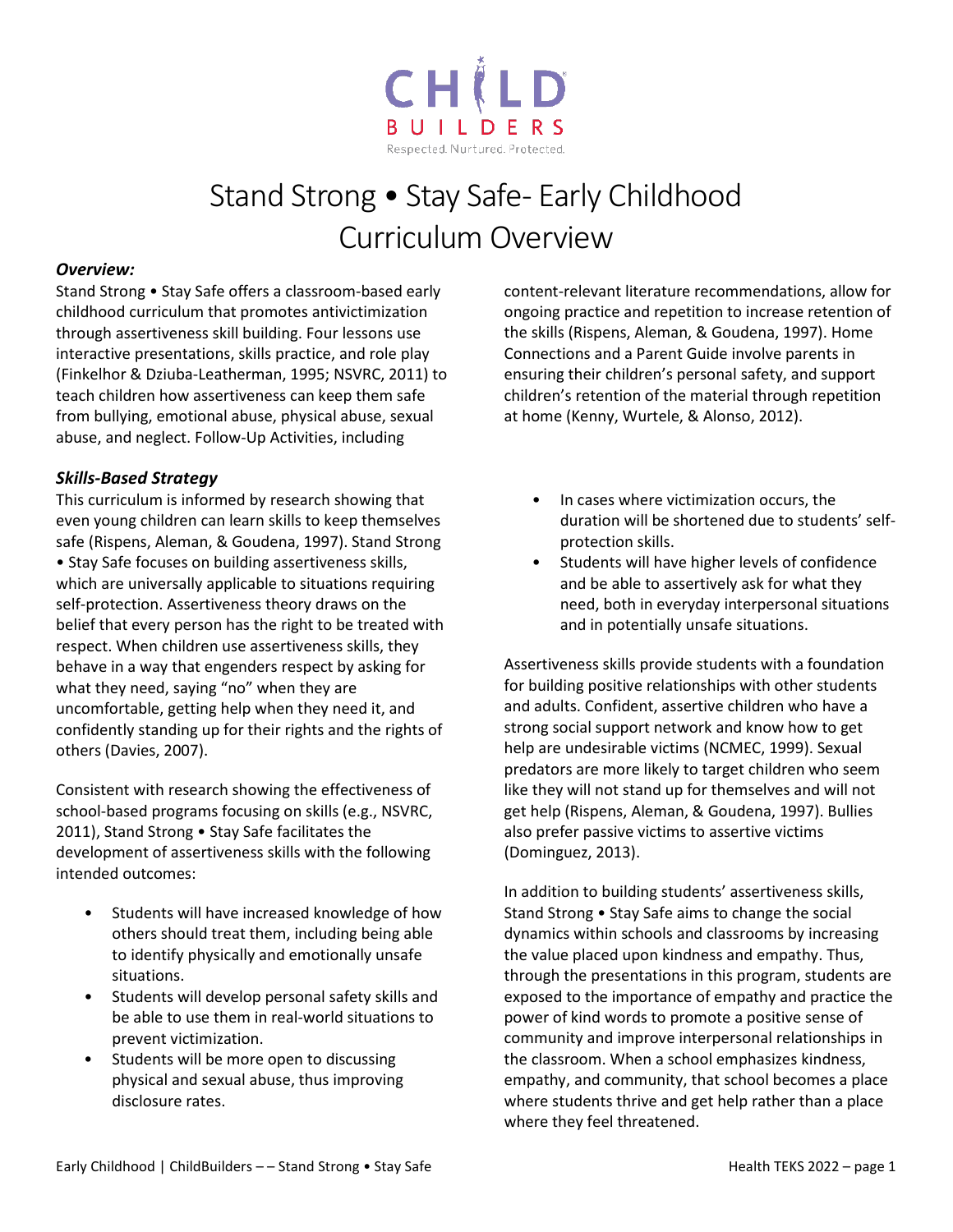## Alignment with New Health TEKS / Adopted 11- 2020

| <i><b>Objectives</b></i>                                                                                                                                                   | Grade | <b>TEKS</b>                                                                                                                                                                                                                                                                         | <b>TEKS / Student Expectations</b>                                                                                                                         |
|----------------------------------------------------------------------------------------------------------------------------------------------------------------------------|-------|-------------------------------------------------------------------------------------------------------------------------------------------------------------------------------------------------------------------------------------------------------------------------------------|------------------------------------------------------------------------------------------------------------------------------------------------------------|
| Lesson 1:<br><b>Assertiveness</b><br>Demonstrate<br>$\checkmark$<br>assertive body<br>language and tone of                                                                 | K     | Mental health and wellness--social and<br>(3)<br>emotional health. The student identifies and applies<br>strategies to develop socio-emotional health, self-<br>regulation, and healthy relationships. The student is<br>expected to:                                               | demonstrate respect and communicate appropriately<br>(E)<br>with individuals;<br>identify and practice ways to solve conflicts with a<br>(F)<br>friend.    |
| voice<br>Identify trusted<br>$\checkmark$<br>grown-ups when you<br>need help                                                                                               |       | Injury and violence prevention and safety--<br>(8)<br>safety skills and unintentional injury. The student<br>identifies and demonstrates safety and first aid<br>knowledge to prevent and treat injuries. The student is<br>expected to:                                            | discuss and demonstrate procedures for responding to<br>(A)<br>emergencies, including reporting to a parent or another trusted<br>adult or contacting 911. |
| Recognize when to<br>$\checkmark$<br>tell another trusted<br>grown-up until you<br>get the help you need<br>Recognize that it is<br>not your fault if<br>someone hurts you |       | (9)<br>Injury and violence prevention and safety--<br>healthy relationships and conflict-resolution skills. The<br>student differentiates between healthy and unhealthy<br>relationships and demonstrates effective strategies to<br>address conflict. The student is expected to:  | identify and role play refusal skills such as saying "no"<br>(B)<br>to protect personal space and to avoid unsafe situations.                              |
|                                                                                                                                                                            | 1st   | Mental health and wellness--social and<br>(3)<br>emotional health. The student identifies and applies<br>strategies to develop socio-emotional health, self-<br>regulation, and healthy relationships. The student is<br>expected to:                                               | identify ways to respectfully communicate verbally<br>(F)<br>and nonverbally.                                                                              |
|                                                                                                                                                                            |       | (10)<br>Injury and violence prevention and safety--<br>healthy relationships and conflict-resolution skills. The<br>student differentiates between healthy and unhealthy<br>relationships and demonstrates effective strategies to<br>address conflict. The student is expected to: | (A)<br>practice refusal skills to protect personal space and<br>avoid unsafe situations.                                                                   |
|                                                                                                                                                                            |       | Injury and violence prevention and safety--<br>(13)<br>interpersonal violence. The student understands the<br>impact of interpersonal violence and the importance of<br>seeking guidance and help to maintain personal safety.<br>The student is expected to:                       | identify how to get help from a parent or another<br>(D)<br>trusted adult when made to feel uncomfortable or unsafe by<br>another person.                  |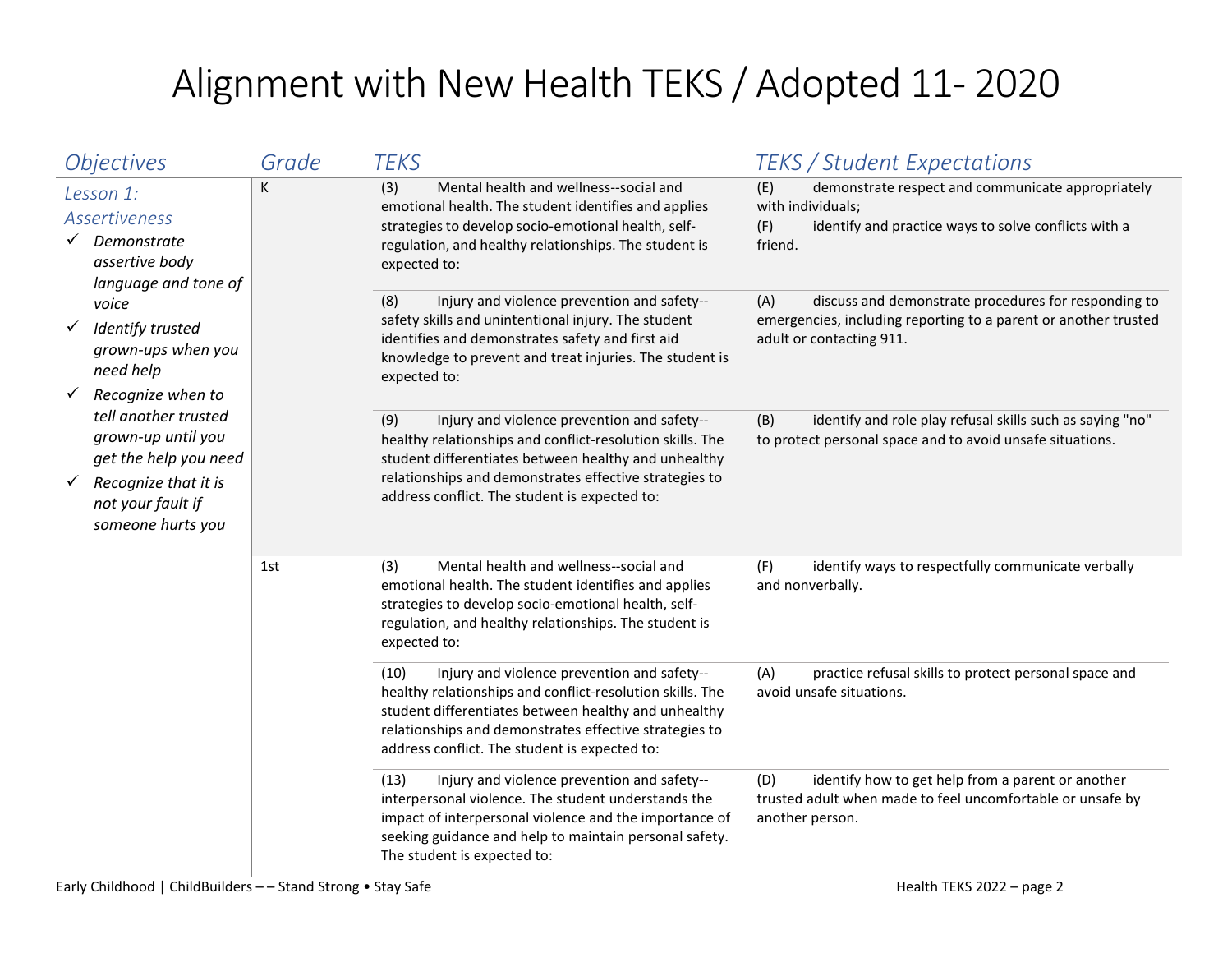|              | Lesson 2: The Power<br>of Kind Words<br>$\checkmark$ Recognize that<br>hurtful words are not       | К   | (3)<br>Mental health and wellness--social and<br>emotional health. The student identifies and applies<br>strategies to develop socio-emotional health, self-<br>regulation, and healthy relationships. The student is<br>expected to:                                               | (E)<br>demonstrate respect and communicate appropriately<br>with individuals;<br>(F)<br>identify and practice ways to solve conflicts with a<br>friend.                                                                                                                                |
|--------------|----------------------------------------------------------------------------------------------------|-----|-------------------------------------------------------------------------------------------------------------------------------------------------------------------------------------------------------------------------------------------------------------------------------------|----------------------------------------------------------------------------------------------------------------------------------------------------------------------------------------------------------------------------------------------------------------------------------------|
|              | safe<br>Use kind words to<br>make others feel<br>included<br>Demonstrate                           |     | (4)<br>Mental health and wellness--developing a<br>healthy self-concept. The student develops the capacity<br>for self-assessment and evaluation, goal setting, and<br>decision making in order to develop a healthy self-<br>concept. The student is expected to:                  | (A)<br>describe positive social skills and personal qualities<br>such as truth, kindness, reliability, and respectfulness.                                                                                                                                                             |
| $\checkmark$ | assertive body<br>language and tone of<br>voice<br>Identify trusted                                |     | (8)<br>Injury and violence prevention and safety--safety<br>skills and unintentional injury. The student identifies and<br>demonstrates safety and first aid knowledge to prevent<br>and treat injuries. The student is expected to:                                                | discuss and demonstrate procedures for responding<br>(A)<br>to emergencies, including reporting to a parent or another<br>trusted adult or contacting 911.                                                                                                                             |
| $\checkmark$ | grown-ups when you<br>need help<br>Recognize when to<br>tell another trusted<br>grown-up until you |     | (9)<br>Injury and violence prevention and safety--<br>healthy relationships and conflict-resolution skills. The<br>student differentiates between healthy and unhealthy<br>relationships and demonstrates effective strategies to<br>address conflict. The student is expected to:  | identify and role play refusal skills such as saying "no"<br>(B)<br>to protect personal space and to avoid unsafe situations.                                                                                                                                                          |
| $\checkmark$ | get the help you need<br>Recognize that it is<br>not your fault when<br>someone hurts you          |     | (12)<br>Injury and violence prevention and safety--<br>interpersonal violence. The student understands the<br>impact of interpersonal violence and the importance of<br>seeking guidance and help to maintain personal safety.<br>The student is expected to:                       | (C)<br>describe appropriate actions to take in response to<br>bullying such as telling a parent or another [a] trusted adult;<br>explain and practice how to get help from a parent or<br>(D)<br>another trusted adult when made to feel uncomfortable or<br>unsafe by another person. |
|              |                                                                                                    | 1st | Mental health and wellness--social and<br>(3)<br>emotional health. The student identifies and applies<br>strategies to develop socio-emotional health, self-<br>regulation, and healthy relationships. The student is<br>expected to:                                               | (F)<br>identify ways to respectfully communicate verbally<br>and nonverbally;<br>(H)<br>identify and practice ways to solve conflicts with<br>friends and peers.                                                                                                                       |
|              |                                                                                                    |     | (10)<br>Injury and violence prevention and safety--<br>healthy relationships and conflict-resolution skills. The<br>student differentiates between healthy and unhealthy<br>relationships and demonstrates effective strategies to<br>address conflict. The student is expected to: | (A)<br>practice refusal skills to protect personal space and<br>avoid unsafe situations.                                                                                                                                                                                               |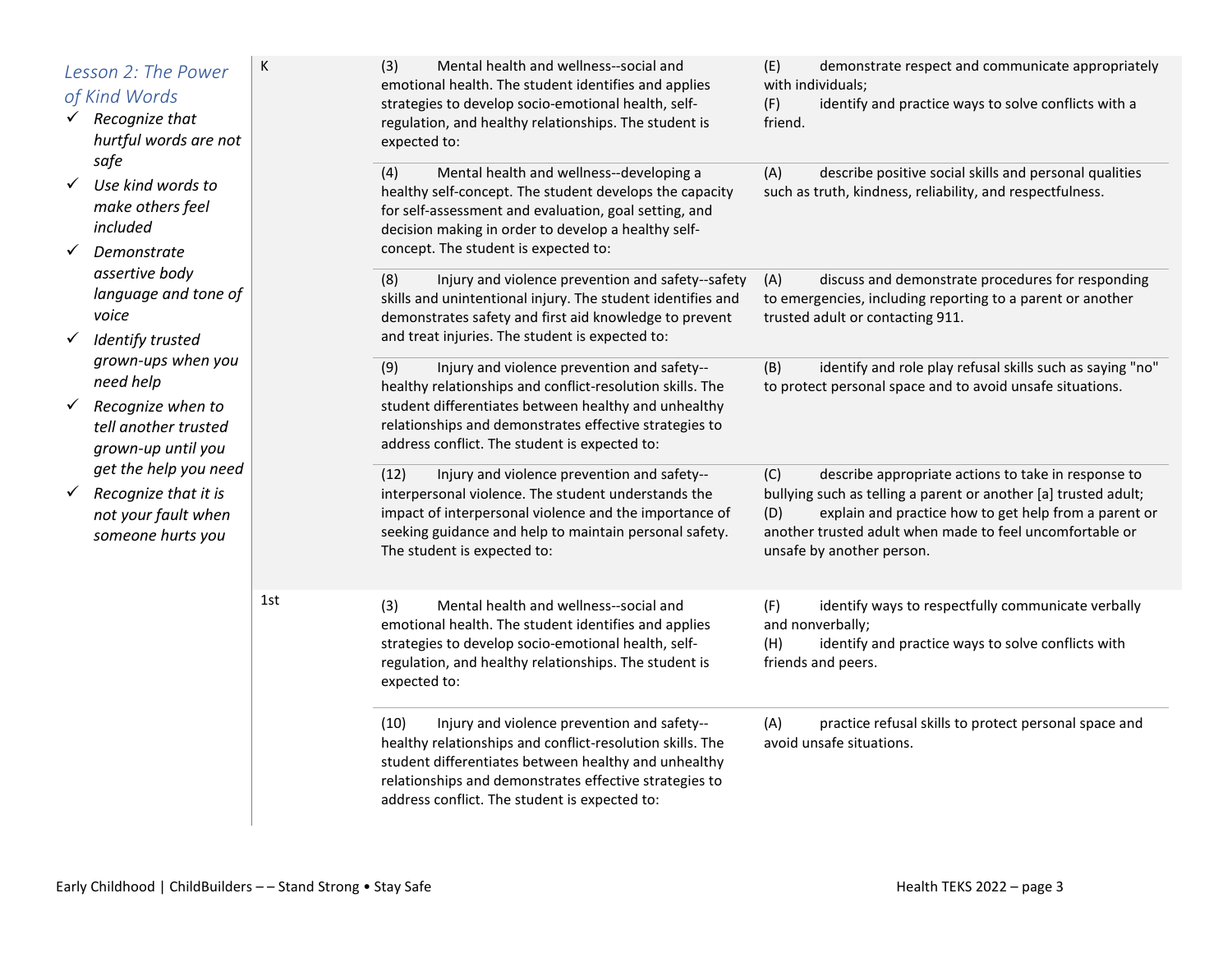|                                                                                                                                     |     | (13)<br>Injury and violence prevention and safety--<br>interpersonal violence. The student understands the<br>impact of interpersonal violence and the importance of<br>seeking guidance and help to maintain personal safety.<br>The student is expected to:                       | identify how to get help from a parent or another<br>(D)<br>trusted adult when made to feel uncomfortable or unsafe by<br>another person.                               |
|-------------------------------------------------------------------------------------------------------------------------------------|-----|-------------------------------------------------------------------------------------------------------------------------------------------------------------------------------------------------------------------------------------------------------------------------------------|-------------------------------------------------------------------------------------------------------------------------------------------------------------------------|
| К<br>Lesson 3:<br><b>Inappropriate Touch</b><br>$\checkmark$ Identify the private<br>parts of the body                              |     | (8)<br>Injury and violence prevention and safety--safety<br>skills and unintentional injury. The student identifies and<br>demonstrates safety and first aid knowledge to prevent<br>and treat injuries. The student is expected to:                                                | (A)<br>discuss and demonstrate procedures for responding<br>to emergencies, including reporting to a parent or another<br>trusted adult or contacting 911.              |
| $\checkmark$ Recognize the only<br>time someone may<br>touch or look at the<br>private parts of the<br>body is when:                |     | Injury and violence prevention and safety--<br>(9)<br>healthy relationships and conflict-resolution skills. The<br>student differentiates between healthy and unhealthy<br>relationships and demonstrates effective strategies to<br>address conflict. The student is expected to:  | identify and role play refusal skills such as saying<br>(B)<br>"no" to protect personal space and to avoid unsafe<br>situations.                                        |
| you need help<br>$\circ$<br>it is not a secret<br>$\circ$<br>Demonstrate<br>assertive body<br>language and tone of<br>voice         |     | (12)<br>Injury and violence prevention and safety--<br>interpersonal violence. The student understands the<br>impact of interpersonal violence and the importance of<br>seeking guidance and help to maintain personal safety.<br>The student is expected to:                       | explain and practice how to get help from a parent<br>(D)<br>or another trusted adult when made to feel uncomfortable<br>or unsafe by another person.                   |
| Identify trusted<br>grown-ups when you<br>need help<br>Recognize when to                                                            | 1st | (3)<br>Mental health and wellness--social and emotional<br>health. The student identifies and applies strategies to<br>develop socio-emotional health, self-regulation, and<br>healthy relationships. The student is expected to:                                                   | (F)<br>identify ways to respectfully communicate verbally<br>and nonverbally.                                                                                           |
| tell another trusted<br>grown-up until you<br>get the help you need<br>Recognize that it is<br>not your fault if<br>someone touches |     | (10)<br>Injury and violence prevention and safety--<br>healthy relationships and conflict-resolution skills. The<br>student differentiates between healthy and unhealthy<br>relationships and demonstrates effective strategies to<br>address conflict. The student is expected to: | (A)<br>practice refusal skills to protect personal space and<br>avoid unsafe situations.                                                                                |
| your private parts                                                                                                                  |     | Injury and violence prevention and safety--<br>(11)<br>healthy home, school, and community climate. The<br>student understands that individual actions and awareness<br>can impact safety, community, and environment. The<br>student is expected to:                               | identify ways to avoid weapons and harming oneself<br>(B)<br>or others by staying away from dangerous situations and<br>reporting to a parent or another trusted adult. |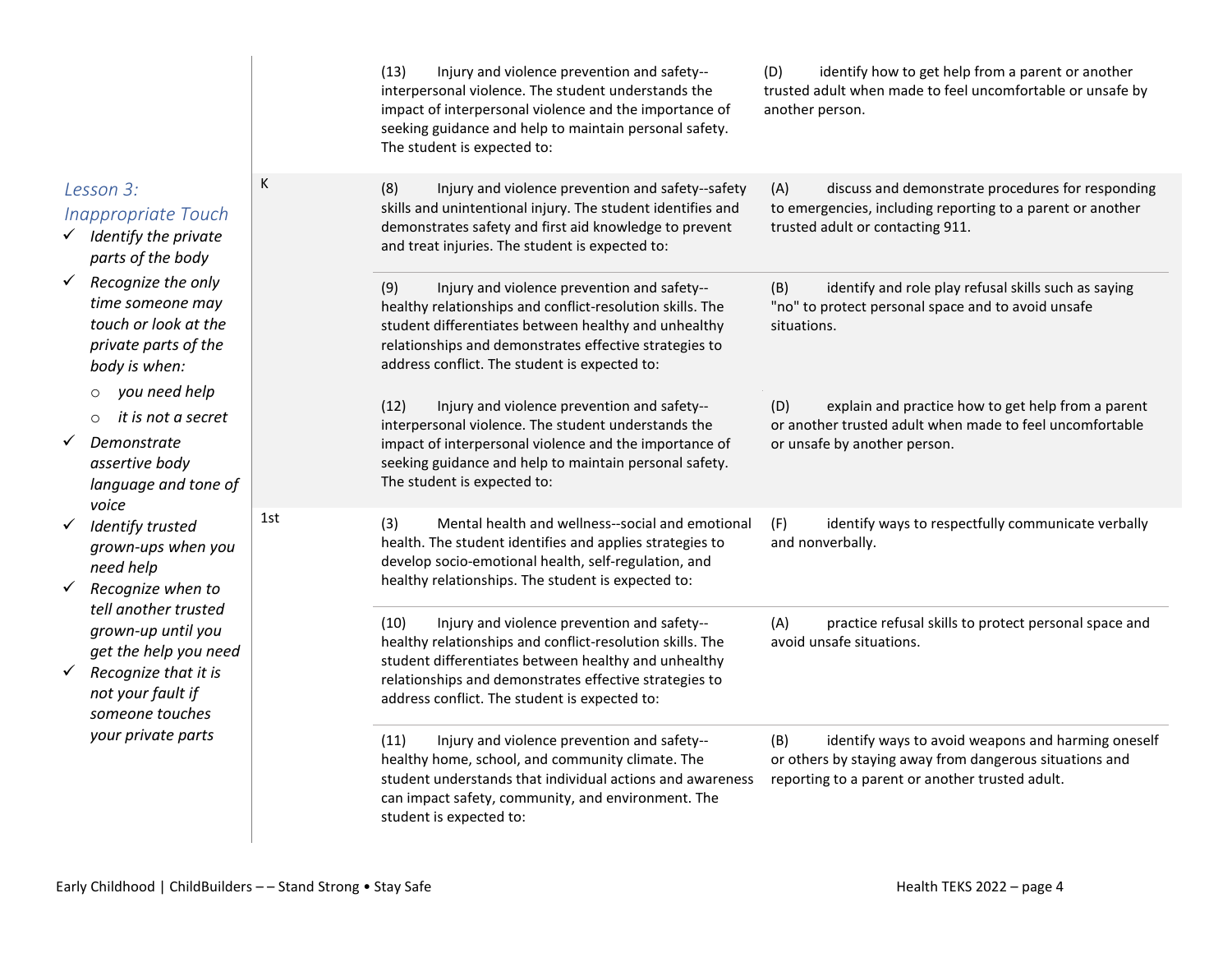|                                                                                                                                                                                                                      |     | Injury and violence prevention and safety--<br>(13)<br>interpersonal violence. The student understands the<br>impact of interpersonal violence and the importance of<br>seeking guidance and help to maintain personal safety.<br>The student is expected to:                      | identify how to get help from a parent or another<br>(D)<br>trusted adult when made to feel uncomfortable or unsafe by<br>another person.                                                                                                                                              |
|----------------------------------------------------------------------------------------------------------------------------------------------------------------------------------------------------------------------|-----|------------------------------------------------------------------------------------------------------------------------------------------------------------------------------------------------------------------------------------------------------------------------------------|----------------------------------------------------------------------------------------------------------------------------------------------------------------------------------------------------------------------------------------------------------------------------------------|
| Lesson 4: Neglect and<br><b>Physical Abuse</b><br>Distinguis<br>✓<br>h between<br>spanking and<br>physical abuse<br>✓<br>Demonstr<br>ate assertive body<br>language and tone<br>of voice<br>$\checkmark$<br>Identify | К   | Injury and violence prevention and safety--safety<br>(8)<br>skills and unintentional injury. The student identifies and<br>demonstrates safety and first aid knowledge to prevent<br>and treat injuries. The student is expected to:                                               | discuss and demonstrate procedures for responding<br>(A)<br>to emergencies, including reporting to a parent or another<br>trusted adult or contacting 911.                                                                                                                             |
|                                                                                                                                                                                                                      |     | Injury and violence prevention and safety--<br>(9)<br>healthy relationships and conflict-resolution skills. The<br>student differentiates between healthy and unhealthy<br>relationships and demonstrates effective strategies to<br>address conflict. The student is expected to: | identify and role play refusal skills such as saying "no"<br>(B)<br>to protect personal space and to avoid unsafe situations.                                                                                                                                                          |
| trusted grown-ups<br>when you need<br>help<br>$\checkmark$<br>Recognize<br>when to tell<br>another trusted                                                                                                           |     | Injury and violence prevention and safety--<br>(10)<br>healthy home, school, and community climate. The<br>student understands that individual actions and awareness<br>can impact safety, community, and environment. The<br>student is expected to:                              | recall personal home address as part of a personal<br>(C)<br>safety plan.                                                                                                                                                                                                              |
| grown-up until you<br>get the help you<br>need<br>$\checkmark$<br>Identify<br>emergency contact<br>information,<br>including 9-1-1<br>Recognize<br>✓                                                                 |     | Injury and violence prevention and safety--<br>(12)<br>interpersonal violence. The student understands the<br>impact of interpersonal violence and the importance of<br>seeking guidance and help to maintain personal safety.<br>The student is expected to:                      | describe appropriate actions to take in response to<br>(C)<br>bullying such as telling a parent or another [a] trusted adult;<br>explain and practice how to get help from a parent or<br>(D)<br>another trusted adult when made to feel uncomfortable or<br>unsafe by another person. |
| that it is not your<br>fault when<br>someone hurts or<br>leaves you home<br>alone                                                                                                                                    | 1st | Mental health and wellness--social and emotional<br>(3)<br>health. The student identifies and applies strategies to<br>develop socio-emotional health, self-regulation, and<br>healthy relationships. The student is expected to:                                                  | identify ways to respectfully communicate verbally<br>(F)<br>and nonverbally.                                                                                                                                                                                                          |